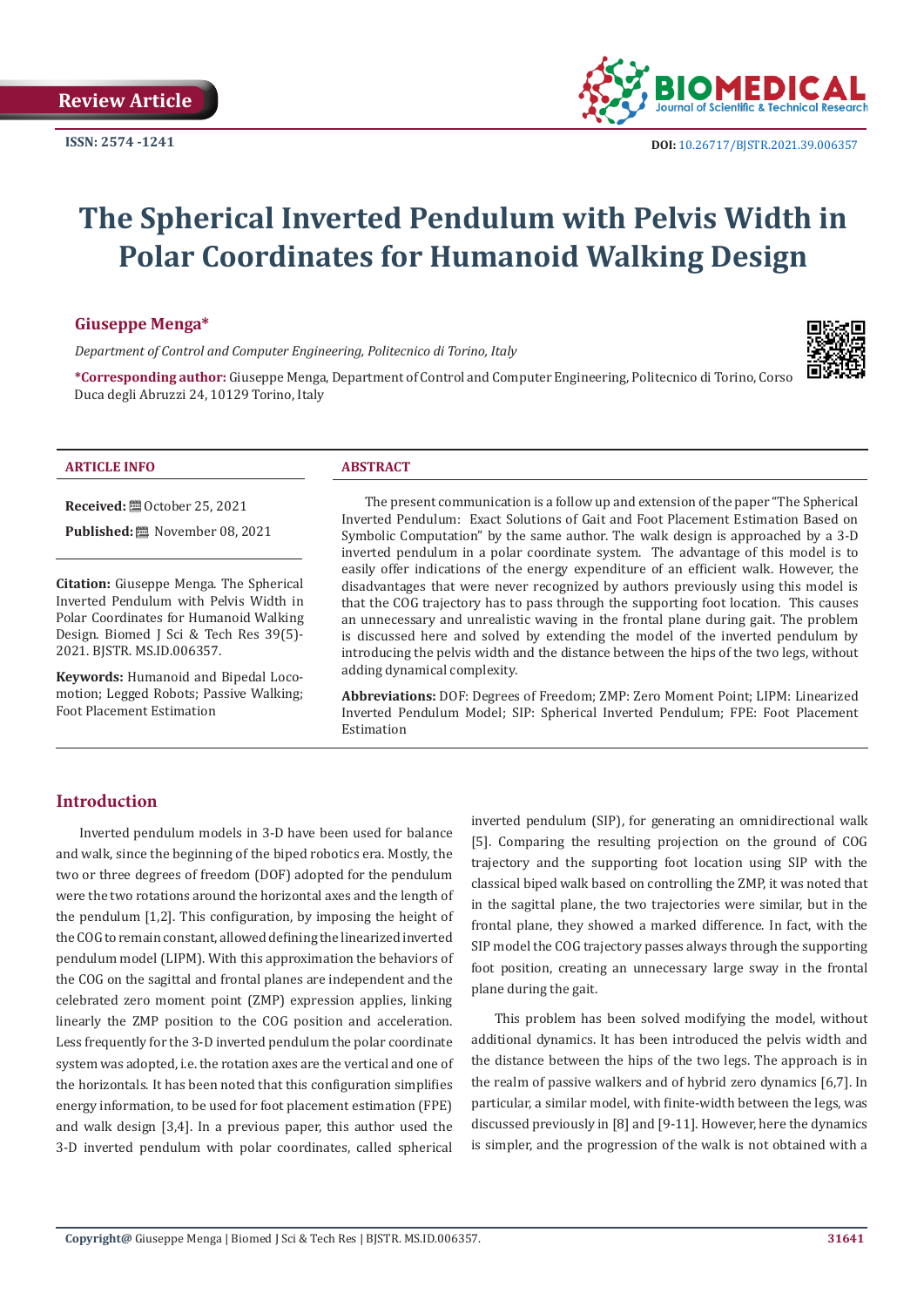sloped ground, but with appropriate increments of the rotational velocities after the foot collision. Moreover, the inelastic collision is correctly approached as in the previous paper [5]. Finally, comparing with [9], global stability is controlled, in the style of FPE, simply by changing the angular speeds, the pelvis width and the angle  $\alpha$  of the swing leg at the beginning of each step. The new model is presented in section 2, the transition from one-step to the next is discussed in section 3, some simulation examples are shown in section 4, and the last section 5 concludes the paper. In appendix, a generalization is introduced to be discussed in a future paper.

# **Modified Model of the SIP**



**Figure 1:** The modified spherical inverted pendulum.

The new model, with respect to the original SIP, adds in the pantograph the width of the pelvis and the distance between the hips of the two legs. Its kinematics is represented in (Figure1). The multibody is composed of three segments: the two legs and the pelvis. The two legs are massless. Only the pelvis, representing also the upper body, has a mass and an inertia. The supporting leg is fixed to the pelvis and offers the two degrees of freedom of the SIP represented by the joints of angles  $\theta$  and  $\theta_{\rm z}$ . The swing leg is connected to the pelvis though the joint of angle  $2 \cdot \alpha$ . The angle  $2 \cdot \alpha$ of the old model si not anymore needed, as the distance between the

right and left feet is defined by the pelvis width. The characteristic points are the two feet  $(F_1$  and  $F_2$ ), the two hips  $(P_1$  and  $P_2$ ) and the COG.  $F_1$  is the supporting foot and  $F_2$  the swing foot. A parameter, called here "one", assuming values ±1, accounts for right and left supporting foot in the hybrid simulation. As in the original SIP the motion angles are  $\theta$ ,  $\theta$ <sub>z</sub>.  $2 \cdot \alpha$  defines the angle of the swing foot and is constant during a step. The dynamical model is of order 10 with configuration variables  $\theta_{z}$ ,  $\theta$ , x, y, z, where x, y, z are the coordinates of the pivot foot, and corresponding motion variables γ, ω,  $u_1$ ,  $u_2$ ,  $\mathbf{u}_{3}$ . However, a non-holonomic constraint imposes a fixed position of the pivot foot:  $u_1 = u_2 = u_3 = 0$  during the swing, and it is released at the collision of the swing foot with the ground to determine  $\gamma^*$ ,  $\omega^*$ ,  $u_1^*$ ,  $u_2^*$ ,  $u_3^*$ . For all the details of the dynamics, refer to the father paper [5].

# **Switching Supporting Foot and Ground Collision**

For future extensions, the switching of feet has been computed, in the most general way, by equating, through non-linear least squares, the direction cosines matrix of the swing leg frame at the touch down in terms of orientation angles in the body coordinate frame 3-2-1 (ZYX), and assigning the first two coordinates to  $\theta_z$  and θ of the new supporting leg. See the appendix A. The touch down is given when the vertical position of foot  $\mathrm{F}_2$  reaches the ground, and the inelastic collision defines  $γ^*$  and  $ω^*$ , as in the previous paper.

# **Simulation Examples**

In this section, a few simulation examples are shown (Figures 2-4) assigning the same initial conditions and different pelvis widths and strategies adopted for regenerating the  $\gamma$  rotational speed after collision at the start of a new step. In particular, γ, along with the pelvis width, controls the distance between feet and the sway of the COG in the frontal direction,  $\alpha$  and  $\omega_{0'}$ , mostly, control step length and cadence, respectively. Figure 2 shows the limitations of the original SIP, irrespective of the speed regeneration strategy adopted. The tracking of an omnidirectional trajectory of (Figure 5) is obtained controlling γ at the beginning of each step to follow the desired path. With strategy a), at each step after the switching γ maintains the same natural value given after the collision (γ = γ+ ). With strategy b), irrespective of the value obtained after the collision,  $\gamma$  is set to the constant initial value  $(\gamma = \gamma_0)$ .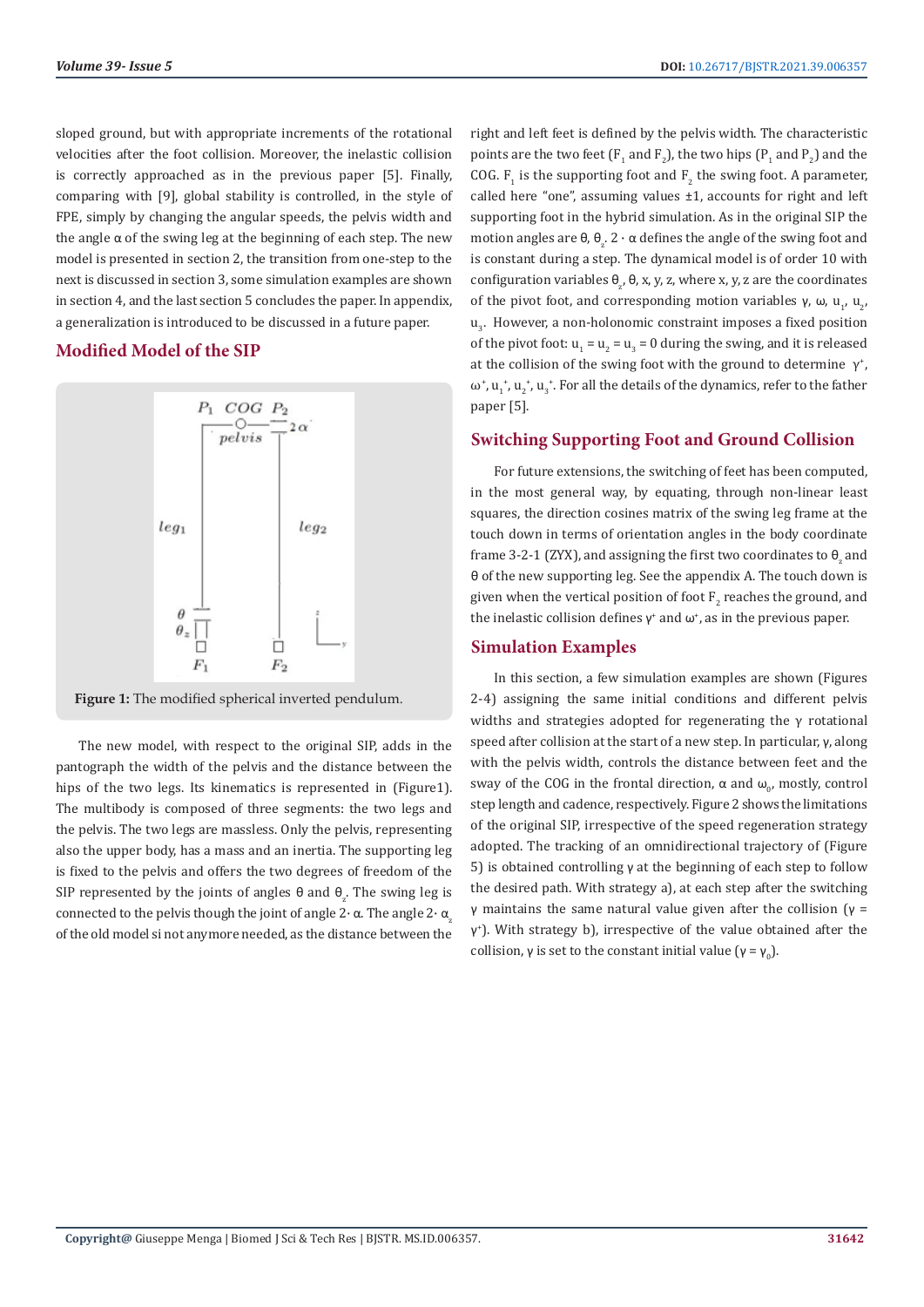$\overline{\cos}$ 

pivot fr Ь

 $3.5$  $\bar{4}$  $4.5$ 

3



**Figure 2:** Behavior of COG with pelvis width equal 0 m.





 $1.5$ 

 $\mathbf{1}$ 

 $2.5$ 

 $\overline{\mathbf{z}}$ 

 $x$  [m]

(b) COG and support foot - strategy b)

**Figure 3:** Behavior of angular velocities with pelvis width equal 0 m.



 $0.1$ 

 $0.08$ 

 $0.06$ 

 $0.04$ 

 $0.02$ 

 $-0.02$  $-0.04$ 

 $-0.06$ 

 $-0.08$  $-0.1$ <br> $-0.5$ 

 $\mathbf{0}$  $0.5$ 

 $\circ$ 

 $\overline{\underline{\epsilon}}$ 

**Figure 4:** Behaviors with pelvis width equal 0.17 m, and regeneration strategy b).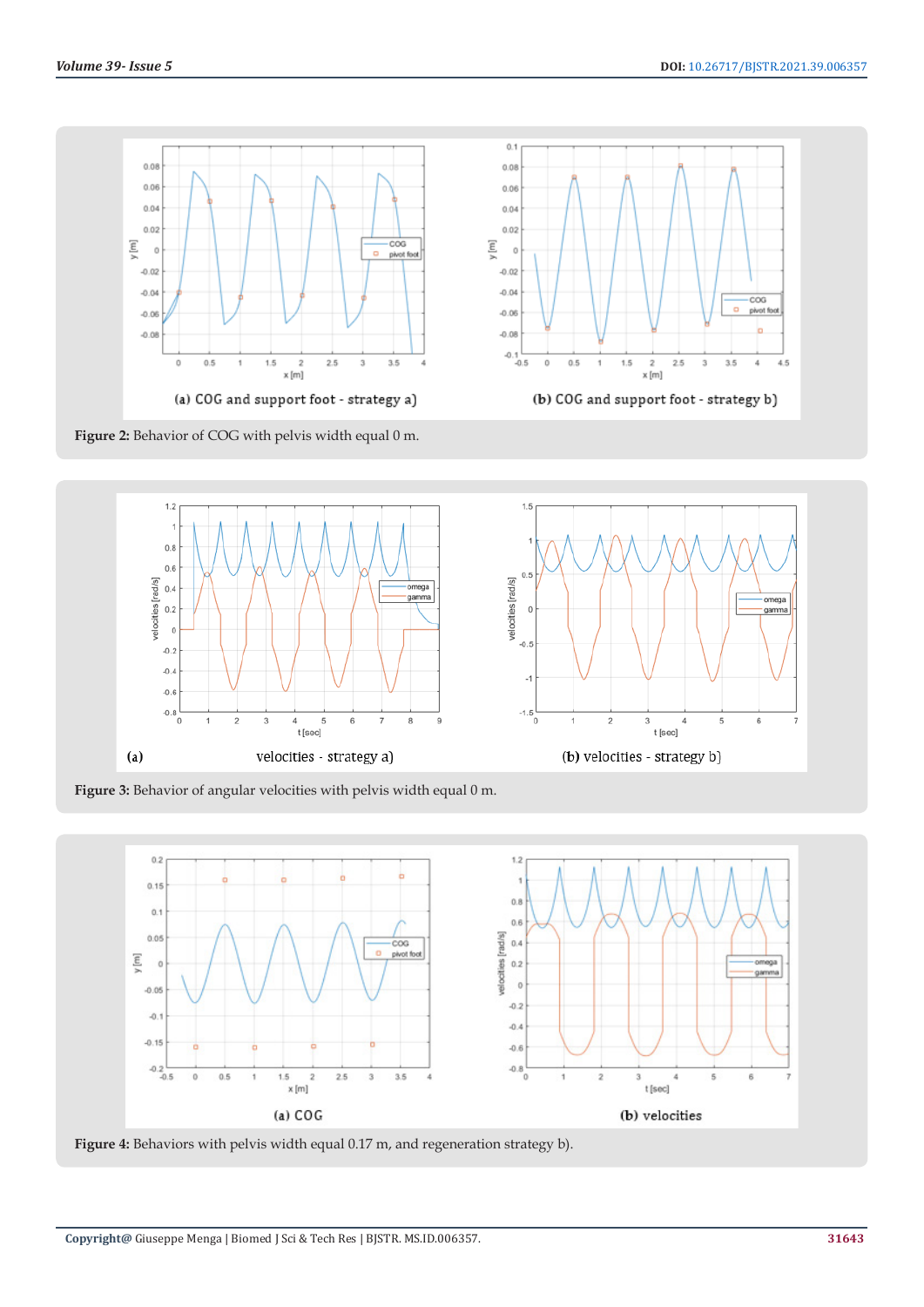

# **Conclusion and Future Work**

The classical pendulum in polar coordinates limits the COG trajectory to pass through the pivot foot position. This is unrealistic. The problem is solved by introducing the width of the pelvis, and the distance between the hips of the two legs. However, in the most general case the DOF of the pendulum have to be increased to take into account the rotation along the x-axis of the pelvis, non-existing in the original SIP model. A special case, when the swing foot is not rotated along its z-axis, which doesn't introduce rotation of the pelvis along its x axis and maintains the dynamical complexity identical to the classical model, is considered in this paper. The general framework si introduced in the appendix, and it will be considered in a future paper.

# **Appendix A - Switching Pivot Feet - a General Framework**

The simplicity of the approach presented in this paper relies on the fact that the frame of *leg<sub>2</sub>* has not rotation along his z axis; for this and the assumption of flat ground the pelvis has no rotation along the x axis and its revolution along the y axis can be resettled at each step. Situation changes if, as example, the angle  $\alpha_{\rm z}$  is added to the swing leg, as in the original SIP model, or the ground is not flat. To maintain the consistency of the COG position and the pelvis orientation at the switching, the dynamics of the pendulum increases to 3 DOF with motion angles  $θ_z$ , θ and  $θ_x$ , and two joints are added to the kinematics, with fixed angles at each step,  $\alpha_{1}$  and  $\alpha_{z1}$  (Appendix A1). Then at the switching,  $\alpha_1 = \alpha$ ,  $\alpha_{z1} = \alpha_{z}$ , and the initial values of  $θ_z$ ,  $θ$  and  $θ_x$  are obtained equating the direction cosine matrix of  $leg_2$  to a frame with direction angles defined in the body coordinate frame 3-2-1 (ZYX). Indicating with  $N_{\perp}$  Leg<sub>2</sub> the direction cosines matrix from the inertial N to the Leg2 frames, it can be written as:

 $N_{\text{e}}$ Leg<sub>2</sub>(1, 1) = cos( $\theta$ )·cos( $\theta_z$ )  $N_{\text{e}}$ Leg<sub>2</sub>(1, 2) = sin( $\theta_{z}$ )·cos( $\theta$ )  $N_{\text{e}}$ Leg<sub>2</sub>(1, 3) = -sin( $\theta$ )  $N_{\text{e}} \text{Leg}_2(2, 1) = \sin(\theta_x) \cdot \sin(\theta) \cdot \cos(\theta_x) - \sin(\theta_x) \cdot \cos(\theta_x)$  $N_{\text{e}} \text{Leg}_2(2, 2) = \cos(\theta_x) \cdot \cos(\theta_z) + \sin(\theta_x) \cdot \sin(\theta) \cdot \sin(\theta_z)$  $N_{\text{e}} \text{Leg}_2(2, 3) = \sin(\theta_x) \cdot \cos(\theta)$  $N_{\text{e}} \text{Leg}_2(3, 1) = \sin(\theta_x) \cdot \sin(\theta_z) + \sin(\theta) \cdot \cos(\theta_x) \cdot \cos(\theta_z)$  $N_{\text{e}} \text{Leg}_2(3, 2) = \sin(\theta) \cdot \sin(\theta_z) \cdot \cos(\theta_x) - \sin(\theta_x) \cdot \cos(\theta_z)$  $N_{\text{e}}$ Leg<sub>2</sub>(3, 3) = cos( $\theta_x$ )·cos( $\theta$ )